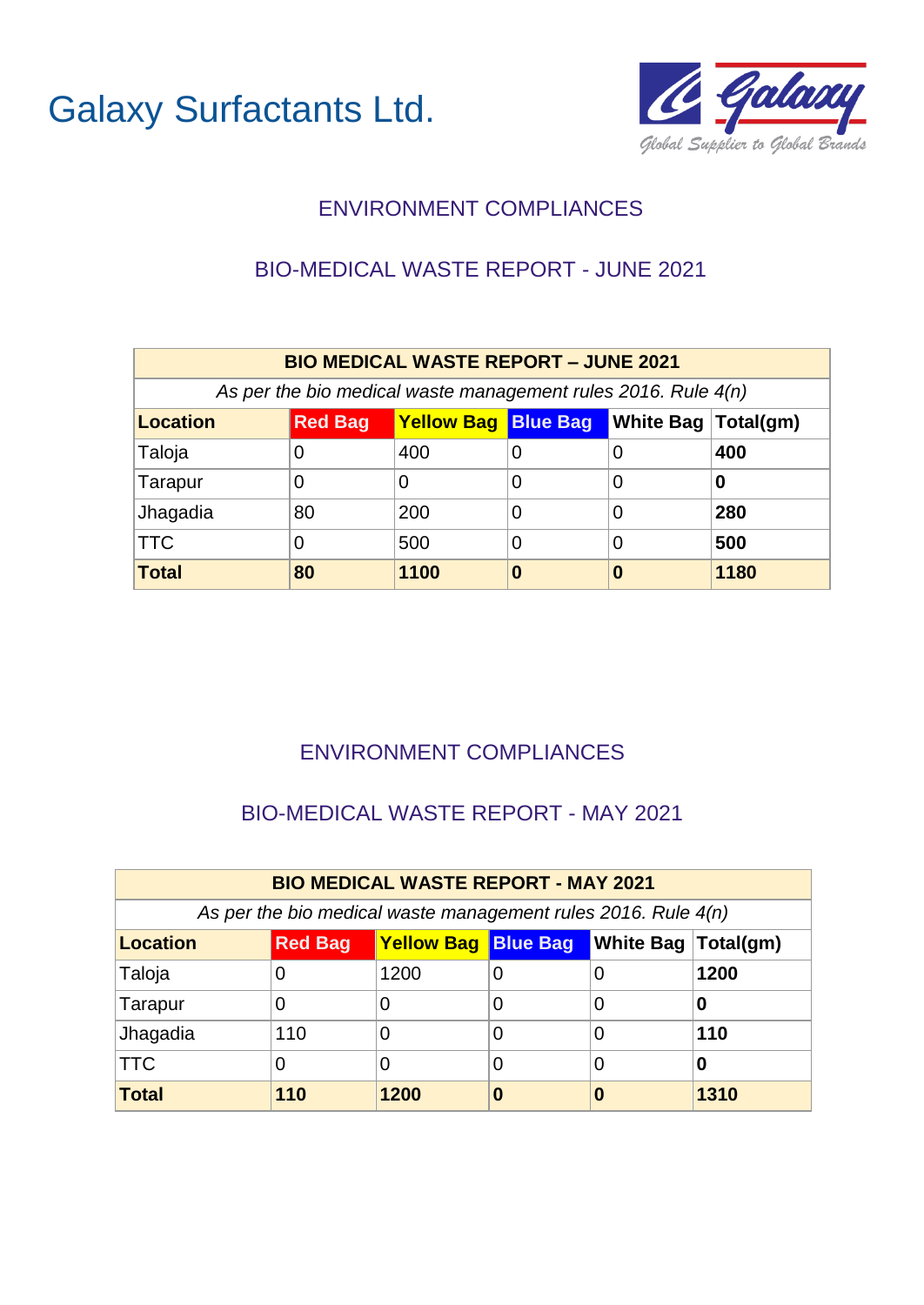



## BIO-MEDICAL WASTE REPORT - APRIL 2021

| <b>BIO MEDICAL WASTE REPORT - APRIL 2021</b> |                                                                  |                                                                 |   |    |      |  |  |  |  |
|----------------------------------------------|------------------------------------------------------------------|-----------------------------------------------------------------|---|----|------|--|--|--|--|
|                                              |                                                                  | As per the bio medical waste management rules 2016. Rule $4(n)$ |   |    |      |  |  |  |  |
| <b>Location</b>                              | <b>Yellow Bag Blue Bag White Bag Total(gm)</b><br><b>Red Bag</b> |                                                                 |   |    |      |  |  |  |  |
| Taloja                                       | O                                                                | 800                                                             | O | 0  | 800  |  |  |  |  |
| Tarapur                                      | 1254                                                             | 70                                                              | O | 50 | 1374 |  |  |  |  |
| Jhagadia                                     | 50                                                               | 0                                                               | 0 | 0  | 50   |  |  |  |  |
| <b>TTC</b>                                   | 0<br>0<br>0<br>0<br>0                                            |                                                                 |   |    |      |  |  |  |  |
| <b>Total</b>                                 | 1304                                                             | 870                                                             | 0 | 50 | 2224 |  |  |  |  |

## ENVIRONMENT COMPLIANCES

#### BIO-MEDICAL WASTE REPORT - MARCH 2021

| <b>BIO MEDICAL WASTE REPORT - MARCH 2021</b> |                                                                           |     |   |    |      |  |  |  |  |
|----------------------------------------------|---------------------------------------------------------------------------|-----|---|----|------|--|--|--|--|
|                                              | As per the bio medical waste management rules 2016. Rule $4(n)$           |     |   |    |      |  |  |  |  |
| <b>Location</b>                              | <b>Yellow Bag Blue Bag</b><br><b>Nite Bag Total(gm)</b><br><b>Red Bag</b> |     |   |    |      |  |  |  |  |
| Taloja                                       | 0                                                                         | 500 |   |    | 500  |  |  |  |  |
| Tarapur                                      | 120                                                                       | 120 |   | 30 | 270  |  |  |  |  |
| Jhagadia                                     | 450                                                                       | 50  | 0 | 0  | 500  |  |  |  |  |
| <b>TTC</b>                                   | 0<br>0<br>O<br>0<br>O                                                     |     |   |    |      |  |  |  |  |
| Total                                        | 570                                                                       | 670 | 0 | 30 | 1270 |  |  |  |  |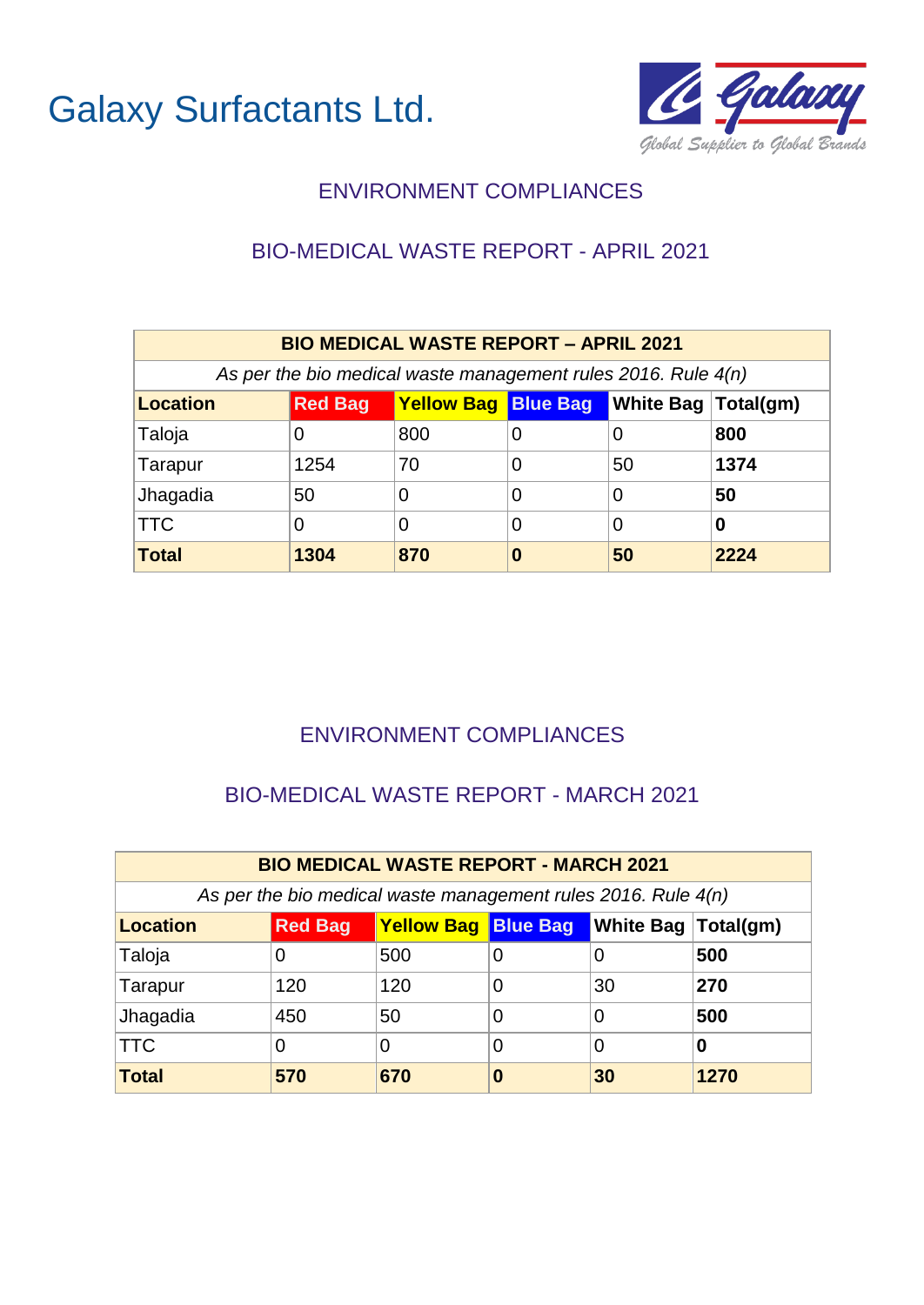



#### BIO-MEDICAL WASTE REPORT - FEBRUARY 2021

| <b>BIO MEDICAL WASTE REPORT - FEBRUARY 2021</b>                                          |    |                                                                 |   |   |      |  |  |  |  |
|------------------------------------------------------------------------------------------|----|-----------------------------------------------------------------|---|---|------|--|--|--|--|
|                                                                                          |    | As per the bio medical waste management rules 2016. Rule $4(n)$ |   |   |      |  |  |  |  |
| <b>Yellow Bag Blue Bag</b><br>White Bag   Total(gm)<br><b>Red Bag</b><br><b>Location</b> |    |                                                                 |   |   |      |  |  |  |  |
| Taloja                                                                                   |    | 500                                                             |   | 0 | 500  |  |  |  |  |
| Tarapur                                                                                  | 25 | 280                                                             | 0 | 0 | 305  |  |  |  |  |
| Jhagadia                                                                                 | 50 | 230                                                             | 0 | 0 | 280  |  |  |  |  |
| <b>TTC</b>                                                                               |    | 0                                                               | 0 | 0 | 0    |  |  |  |  |
| <b>Total</b>                                                                             | 75 | 1010                                                            | 0 | 0 | 1085 |  |  |  |  |

## ENVIRONMENT COMPLIANCES

#### BIO-MEDICAL WASTE REPORT - JANUARY 2021

| <b>BIO MEDICAL WASTE REPORT - JANUARY 2021</b> |                                                                              |                                                                 |   |  |      |  |  |  |  |
|------------------------------------------------|------------------------------------------------------------------------------|-----------------------------------------------------------------|---|--|------|--|--|--|--|
|                                                |                                                                              | As per the bio medical waste management rules 2016. Rule $4(n)$ |   |  |      |  |  |  |  |
| <b>Location</b>                                | <b>White Bag   Total(gm)</b><br><b>Red Bag</b><br><b>Yellow Bag Blue Bag</b> |                                                                 |   |  |      |  |  |  |  |
| Taloja                                         | 0                                                                            | 800                                                             |   |  | 800  |  |  |  |  |
| Tarapur                                        | 0                                                                            | 70                                                              |   |  | 70   |  |  |  |  |
| Jhagadia                                       | 0                                                                            | 0                                                               |   |  | 0    |  |  |  |  |
| <b>TTC</b>                                     | 0                                                                            | 200                                                             | 0 |  | 200  |  |  |  |  |
| Total                                          | 0                                                                            | 1070                                                            | 0 |  | 1070 |  |  |  |  |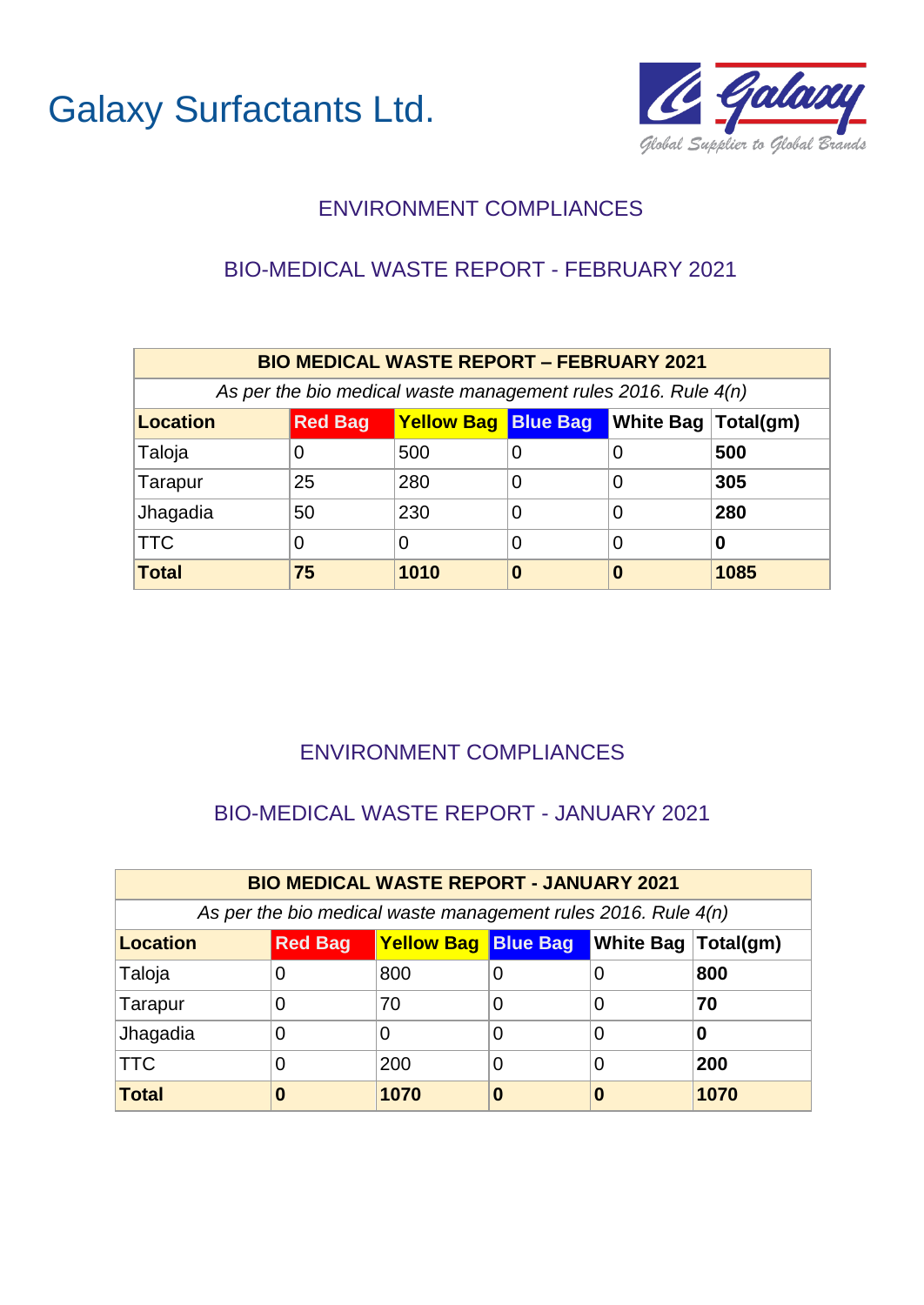

## ENVIRONMENT COMPLIANCES

## BIO-MEDICAL WASTE REPORT - DECEMBER 2020

| <b>BIO MEDICAL WASTE REPORT - DECEMBER 2020</b>                 |                                                                  |      |    |   |      |  |  |  |  |
|-----------------------------------------------------------------|------------------------------------------------------------------|------|----|---|------|--|--|--|--|
| As per the bio medical waste management rules 2016. Rule $4(n)$ |                                                                  |      |    |   |      |  |  |  |  |
| <b>Location</b>                                                 | <b>Yellow Bag Blue Bag White Bag Total(gm)</b><br><b>Red Bag</b> |      |    |   |      |  |  |  |  |
| Taloja                                                          | O                                                                | 900  | 0  | 0 | 900  |  |  |  |  |
| Tarapur                                                         | O                                                                | 70   | 0  | 0 | 70   |  |  |  |  |
| Jhagadia                                                        | 30                                                               | 210  | 50 | 0 | 290  |  |  |  |  |
| <b>TTC</b>                                                      | 200<br>200<br>0<br>0<br>0                                        |      |    |   |      |  |  |  |  |
| <b>Total</b>                                                    | 30                                                               | 1380 | 50 | 0 | 1460 |  |  |  |  |

#### ENVIRONMENT COMPLIANCES

## BIO-MEDICAL WASTE REPORT - NOVEMBER 2020

| <b>BIO MEDICAL WASTE REPORT - NOVEMBER 2020</b> |                                                                  |      |   |   |      |  |  |  |  |
|-------------------------------------------------|------------------------------------------------------------------|------|---|---|------|--|--|--|--|
|                                                 | As per the bio medical waste management rules 2016. Rule $4(n)$  |      |   |   |      |  |  |  |  |
| <b>Location</b>                                 | <b>Yellow Bag Blue Bag White Bag Total(gm)</b><br><b>Red Bag</b> |      |   |   |      |  |  |  |  |
| Taloja                                          | 0                                                                | 400  |   |   | 400  |  |  |  |  |
| Tarapur                                         | 0                                                                | 550  |   |   | 550  |  |  |  |  |
| Jhagadia                                        | 0                                                                | 0    | 0 | O | 0    |  |  |  |  |
| <b>TTC</b>                                      | 0                                                                | 300  |   |   | 300  |  |  |  |  |
| Total                                           | 0                                                                | 1250 | 0 | O | 1250 |  |  |  |  |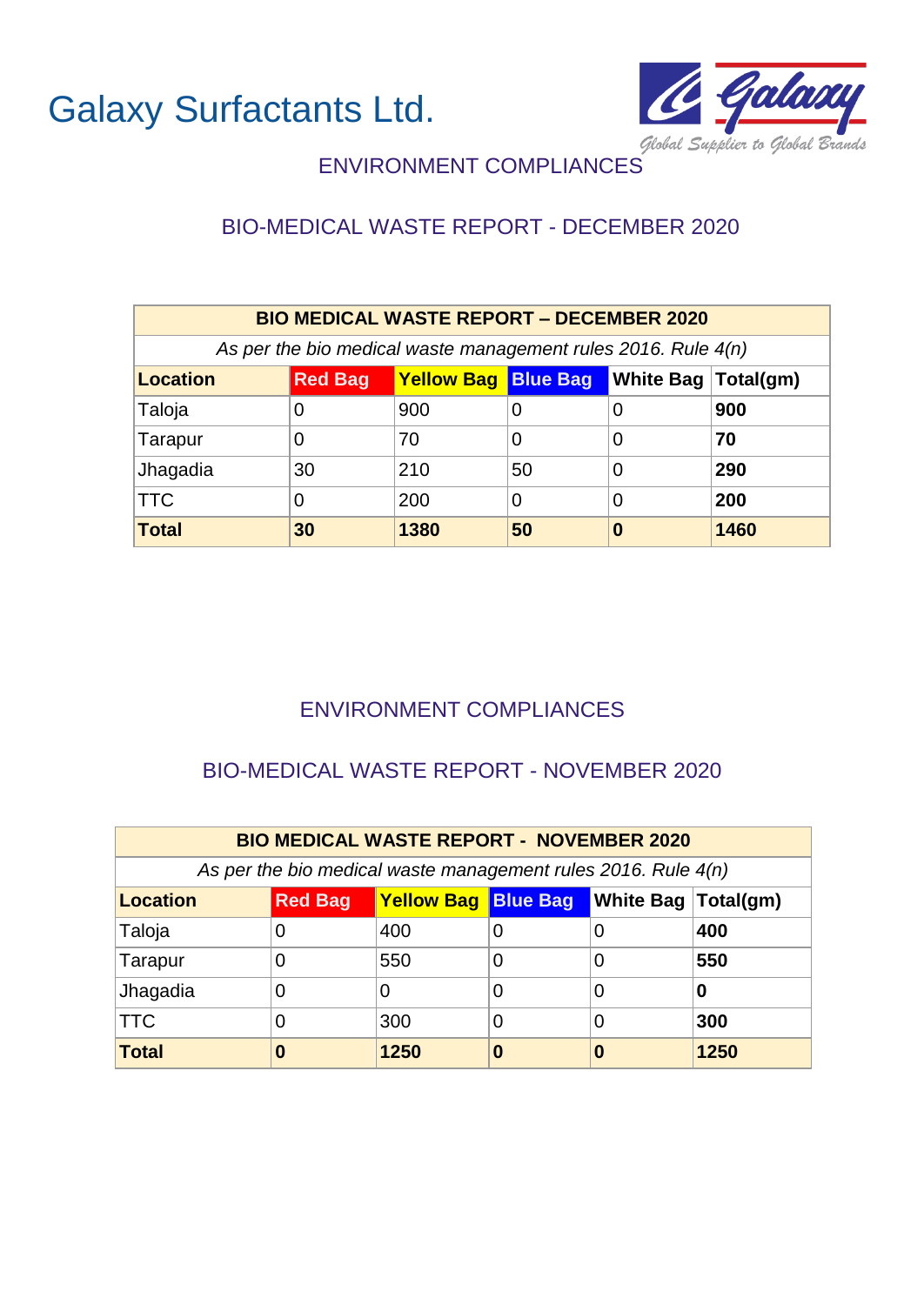

## ENVIRONMENT COMPLIANCES

## BIO-MEDICAL WASTE REPORT - OCTOBER 2020

| <b>BIO MEDICAL WASTE REPORT - OCTOBER 2020</b>                                      |    |                                                               |    |    |      |  |  |  |  |
|-------------------------------------------------------------------------------------|----|---------------------------------------------------------------|----|----|------|--|--|--|--|
|                                                                                     |    | As per the bio medical waste management rules 2016. Rule 4(n) |    |    |      |  |  |  |  |
| <b>Yellow Bag Blue Bag White Bag Total(gm)</b><br><b>Location</b><br><b>Red Bag</b> |    |                                                               |    |    |      |  |  |  |  |
| Taloja                                                                              | O  | 800                                                           | O  | 0  | 800  |  |  |  |  |
| Tarapur                                                                             | 0  | 70                                                            | O  | 20 | 90   |  |  |  |  |
| Jhagadia                                                                            | 50 | 100                                                           | 50 | 0  | 200  |  |  |  |  |
| <b>TTC</b>                                                                          | 0  | 200                                                           | 0  | 0  | 200  |  |  |  |  |
| <b>Total</b>                                                                        | 50 | 1170                                                          | 50 | 20 | 1290 |  |  |  |  |

## ENVIRONMENT COMPLIANCES

## BIO-MEDICAL WASTE REPORT - SEPTEMBER 2020

| <b>BIO MEDICAL WASTE REPORT - SEPTEMBER 2020</b>                      |     |                                                                 |   |   |      |  |  |  |  |
|-----------------------------------------------------------------------|-----|-----------------------------------------------------------------|---|---|------|--|--|--|--|
|                                                                       |     | As per the bio medical waste management rules 2016. Rule $4(n)$ |   |   |      |  |  |  |  |
| Yellow Bag Blue Bag White Bag Total(gm)<br><b>Red Bag</b><br>Location |     |                                                                 |   |   |      |  |  |  |  |
| Taloja                                                                | 0   | 200                                                             |   | O | 200  |  |  |  |  |
| Tarapur                                                               | 0   | 70                                                              |   |   | 70   |  |  |  |  |
| Jhagadia                                                              | 100 | 220                                                             |   | 0 | 320  |  |  |  |  |
| $\sf{ITC}$                                                            | 200 | 300                                                             | 0 | 0 | 500  |  |  |  |  |
| Total                                                                 | 300 | 790                                                             | 0 | 0 | 1090 |  |  |  |  |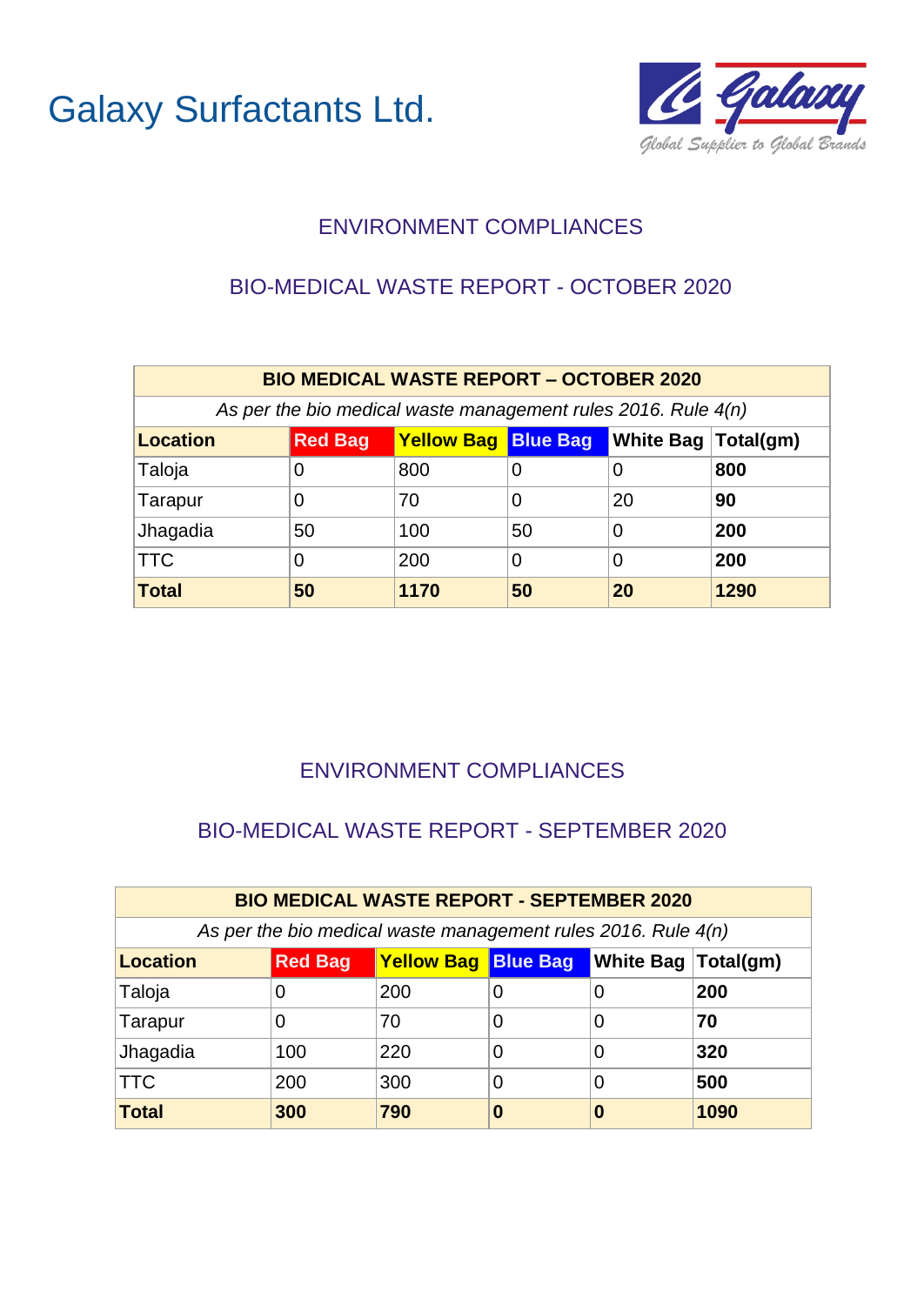

# ENVIRONMENT COMPLIANCES

# BIO-MEDICAL WASTE REPORT - AUGUST 2020

| <b>BIO MEDICAL WASTE REPORT - AUGUST 2020</b>                                            |                                                                 |      |   |   |      |  |  |  |  |
|------------------------------------------------------------------------------------------|-----------------------------------------------------------------|------|---|---|------|--|--|--|--|
|                                                                                          | As per the bio medical waste management rules 2016. Rule $4(n)$ |      |   |   |      |  |  |  |  |
| <b>Yellow Bag Blue Bag</b><br>White Bag   Total(gm)<br><b>Red Bag</b><br><b>Location</b> |                                                                 |      |   |   |      |  |  |  |  |
| Taloja                                                                                   |                                                                 | 1000 | 0 | 0 | 1000 |  |  |  |  |
| Tarapur                                                                                  | 30                                                              | 250  | 0 | 0 | 280  |  |  |  |  |
| Jhagadia                                                                                 |                                                                 | 50   | 0 | 0 | 50   |  |  |  |  |
| <b>TTC</b>                                                                               | 300<br>300<br>0<br>0                                            |      |   |   |      |  |  |  |  |
| <b>Total</b>                                                                             | 30                                                              | 1600 | 0 | 0 | 1630 |  |  |  |  |

#### ENVIRONMENT COMPLIANCES

#### BIO-MEDICAL WASTE REPORT - JULY 2020

| <b>BIO MEDICAL WASTE REPORT - JULY 2020</b> |                                                                       |                                                                 |     |   |      |  |  |  |  |
|---------------------------------------------|-----------------------------------------------------------------------|-----------------------------------------------------------------|-----|---|------|--|--|--|--|
|                                             |                                                                       | As per the bio medical waste management rules 2016. Rule $4(n)$ |     |   |      |  |  |  |  |
| Location                                    | <b>Yellow Bag Blue Bag</b><br>White Bag   Total(gm)<br><b>Red Bag</b> |                                                                 |     |   |      |  |  |  |  |
| Taloja                                      | 200                                                                   | 700                                                             |     | 0 | 900  |  |  |  |  |
| Tarapur                                     | 400                                                                   | 100                                                             | 0   | 0 | 500  |  |  |  |  |
| Jhagadia                                    | 250                                                                   | 250                                                             | 500 |   |      |  |  |  |  |
| <b>TTC</b>                                  | 200                                                                   | 300                                                             | 0   | 0 | 500  |  |  |  |  |
| Total                                       | 1050                                                                  | 1350                                                            | 0   | 0 | 2400 |  |  |  |  |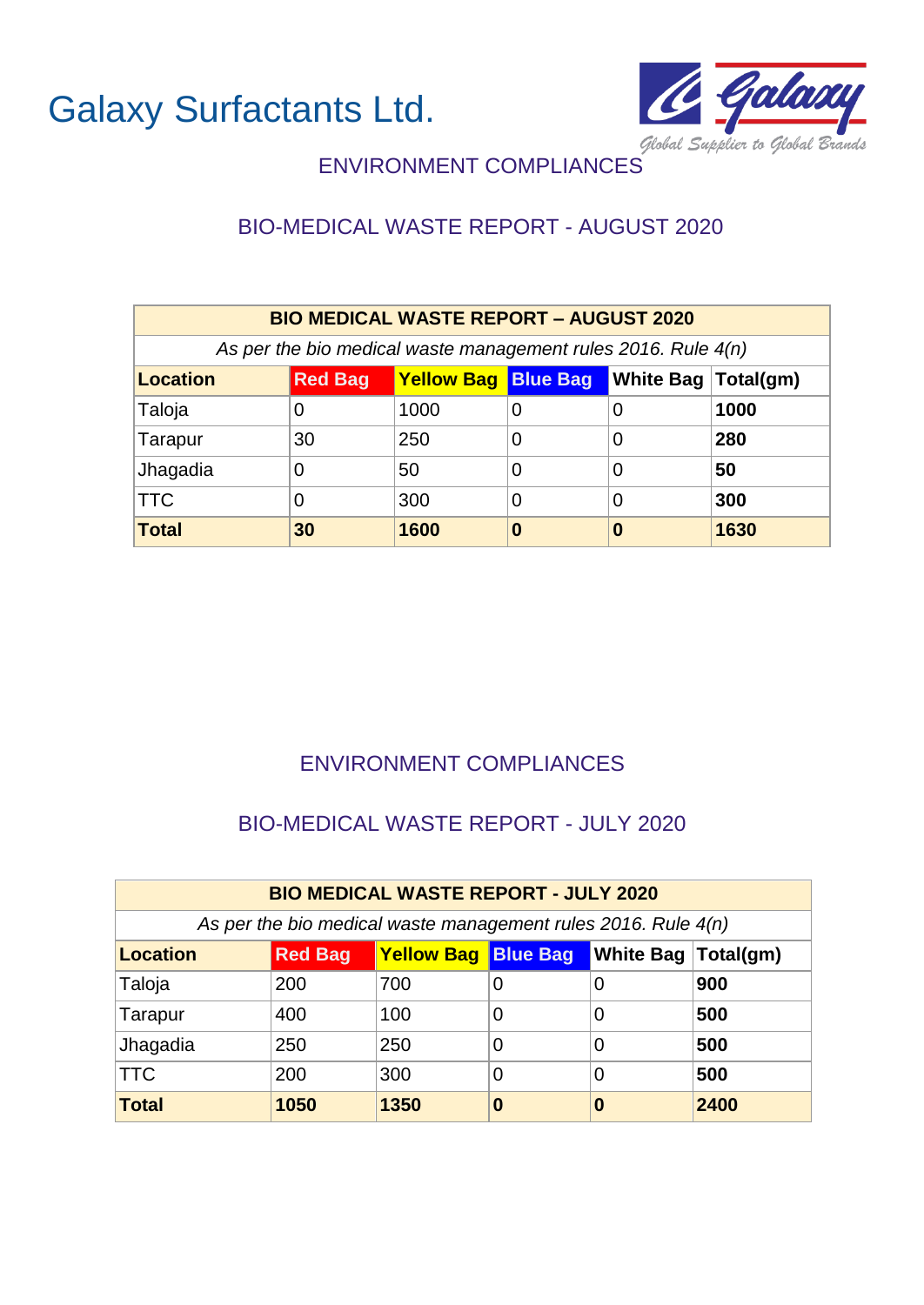

## ENVIRONMENT COMPLIANCES

## BIO-MEDICAL WASTE REPORT - JUNE 2020

| <b>BIO MEDICAL WASTE REPORT - JUNE 2020</b>                                                   |                                                                 |     |   |   |      |  |  |  |  |
|-----------------------------------------------------------------------------------------------|-----------------------------------------------------------------|-----|---|---|------|--|--|--|--|
|                                                                                               | As per the bio medical waste management rules 2016. Rule $4(n)$ |     |   |   |      |  |  |  |  |
| <b>Yellow Bag Blue Bag</b><br><b>Red Bag</b><br><b>White Bag Total(gm)</b><br><b>Location</b> |                                                                 |     |   |   |      |  |  |  |  |
| Taloja                                                                                        | 200                                                             | 0   | 0 | 0 | 200  |  |  |  |  |
| Tarapur                                                                                       | 100                                                             | 500 | 0 | 0 | 600  |  |  |  |  |
| Jhagadia                                                                                      | 350                                                             | 210 | 0 | 0 | 560  |  |  |  |  |
| <b>TTC</b>                                                                                    |                                                                 | 200 | 0 | 0 | 200  |  |  |  |  |
| <b>Total</b>                                                                                  | 650                                                             | 910 | 0 | 0 | 1560 |  |  |  |  |

## ENVIRONMENT COMPLIANCES

#### BIO-MEDICAL WASTE REPORT - MAY 2020

| <b>BIO MEDICAL WASTE REPORT - MAY 2020</b>                      |                                                                  |      |          |   |      |  |  |  |  |
|-----------------------------------------------------------------|------------------------------------------------------------------|------|----------|---|------|--|--|--|--|
| As per the bio medical waste management rules 2016. Rule $4(n)$ |                                                                  |      |          |   |      |  |  |  |  |
| Location                                                        | <b>Yellow Bag Blue Bag White Bag Total(gm)</b><br><b>Red Bag</b> |      |          |   |      |  |  |  |  |
| Taloja                                                          | 50                                                               | 500  | 0        | 0 | 550  |  |  |  |  |
| Tarapur                                                         | 1500                                                             | 500  | O        | 0 | 2000 |  |  |  |  |
| Jhagadia                                                        | 0                                                                | 100  | 0        | 0 | 100  |  |  |  |  |
| $\sf{ITC}$                                                      | 0                                                                | 0    | 0        | 0 | 0    |  |  |  |  |
| Total                                                           | 1550                                                             | 1100 | $\bf{0}$ | 0 | 2650 |  |  |  |  |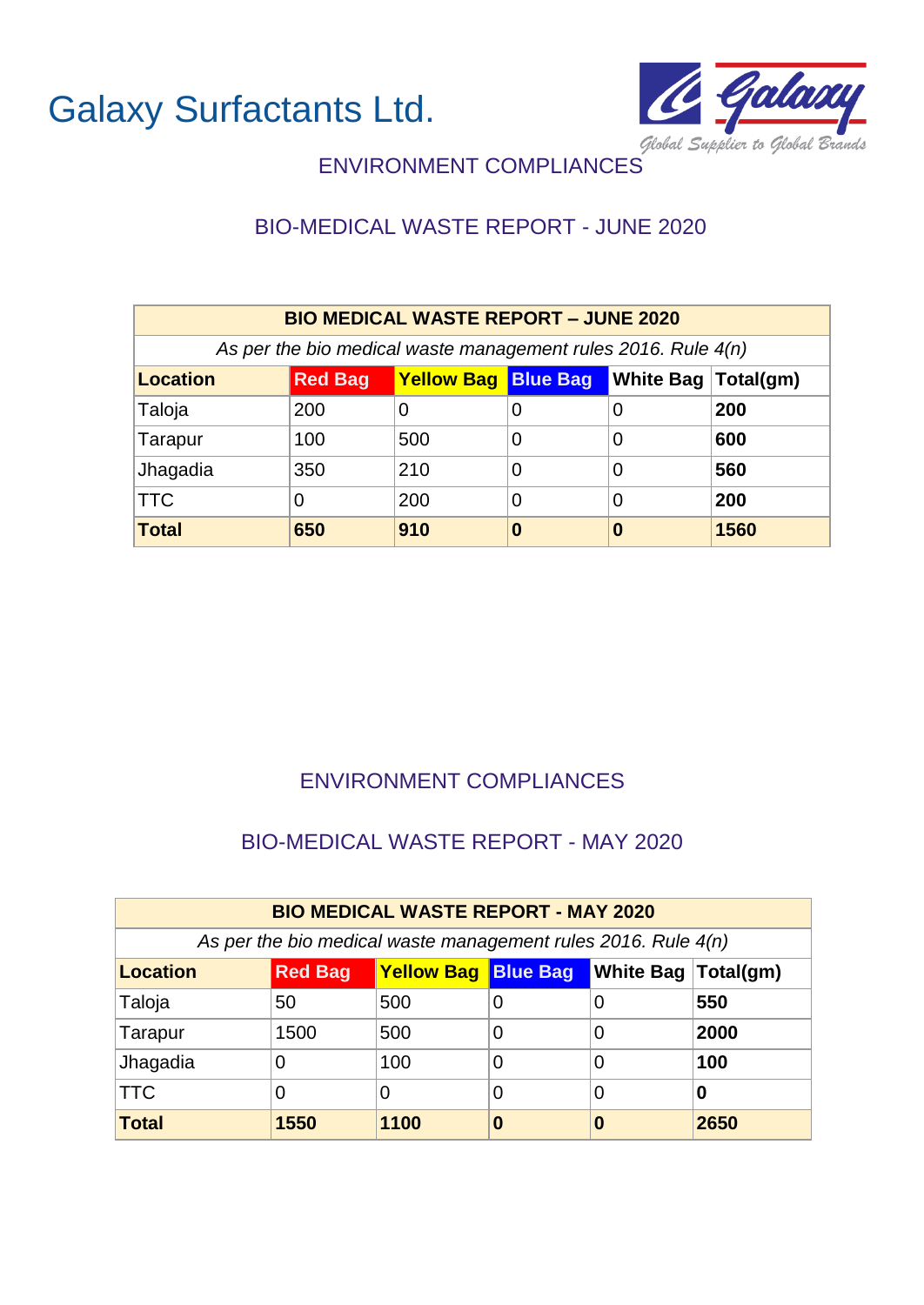



#### BIO-MEDICAL WASTE REPORT - APRIL 2020

| <b>BIO MEDICAL WASTE REPORT - APRIL 2020</b>                                        |     |                                                                 |          |   |     |  |  |  |  |
|-------------------------------------------------------------------------------------|-----|-----------------------------------------------------------------|----------|---|-----|--|--|--|--|
|                                                                                     |     | As per the bio medical waste management rules 2016. Rule $4(n)$ |          |   |     |  |  |  |  |
| <b>Yellow Bag Blue Bag White Bag Total(gm)</b><br><b>Red Bag</b><br><b>Location</b> |     |                                                                 |          |   |     |  |  |  |  |
| Taloja                                                                              | 200 | 50                                                              | $\Omega$ | 0 | 250 |  |  |  |  |
| Tarapur                                                                             | 0   | 0                                                               | O        | 0 | O   |  |  |  |  |
| Jhagadia                                                                            | 100 | 250                                                             | 0        | 0 | 350 |  |  |  |  |
| <b>TTC</b>                                                                          | 0   | 0                                                               | 0        | 0 | 0   |  |  |  |  |
| <b>Total</b>                                                                        | 300 | 300                                                             | 0        | O | 600 |  |  |  |  |

## ENVIRONMENT COMPLIANCES

#### BIO-MEDICAL WASTE REPORT - MARCH 2020

| <b>BIO MEDICAL WASTE REPORT - MARCH 2020</b> |                                                                                |                                                                 |  |          |     |  |  |  |  |
|----------------------------------------------|--------------------------------------------------------------------------------|-----------------------------------------------------------------|--|----------|-----|--|--|--|--|
|                                              |                                                                                | As per the bio medical waste management rules 2016. Rule $4(n)$ |  |          |     |  |  |  |  |
| <b>Location</b>                              | <b>Yellow Bag Blue Bag</b><br><b>N</b> White Bag   Total(gm)<br><b>Red Bag</b> |                                                                 |  |          |     |  |  |  |  |
| Taloja                                       |                                                                                | 100                                                             |  | $\Omega$ | 100 |  |  |  |  |
| Tarapur                                      |                                                                                | 0                                                               |  | O        | 0   |  |  |  |  |
| Jhagadia                                     |                                                                                | 70                                                              |  | 0        | 70  |  |  |  |  |
| $ \mathsf{TTC} $                             |                                                                                | 200                                                             |  | 0        | 200 |  |  |  |  |
| <b>Total</b>                                 | 0                                                                              | 370                                                             |  | O        | 370 |  |  |  |  |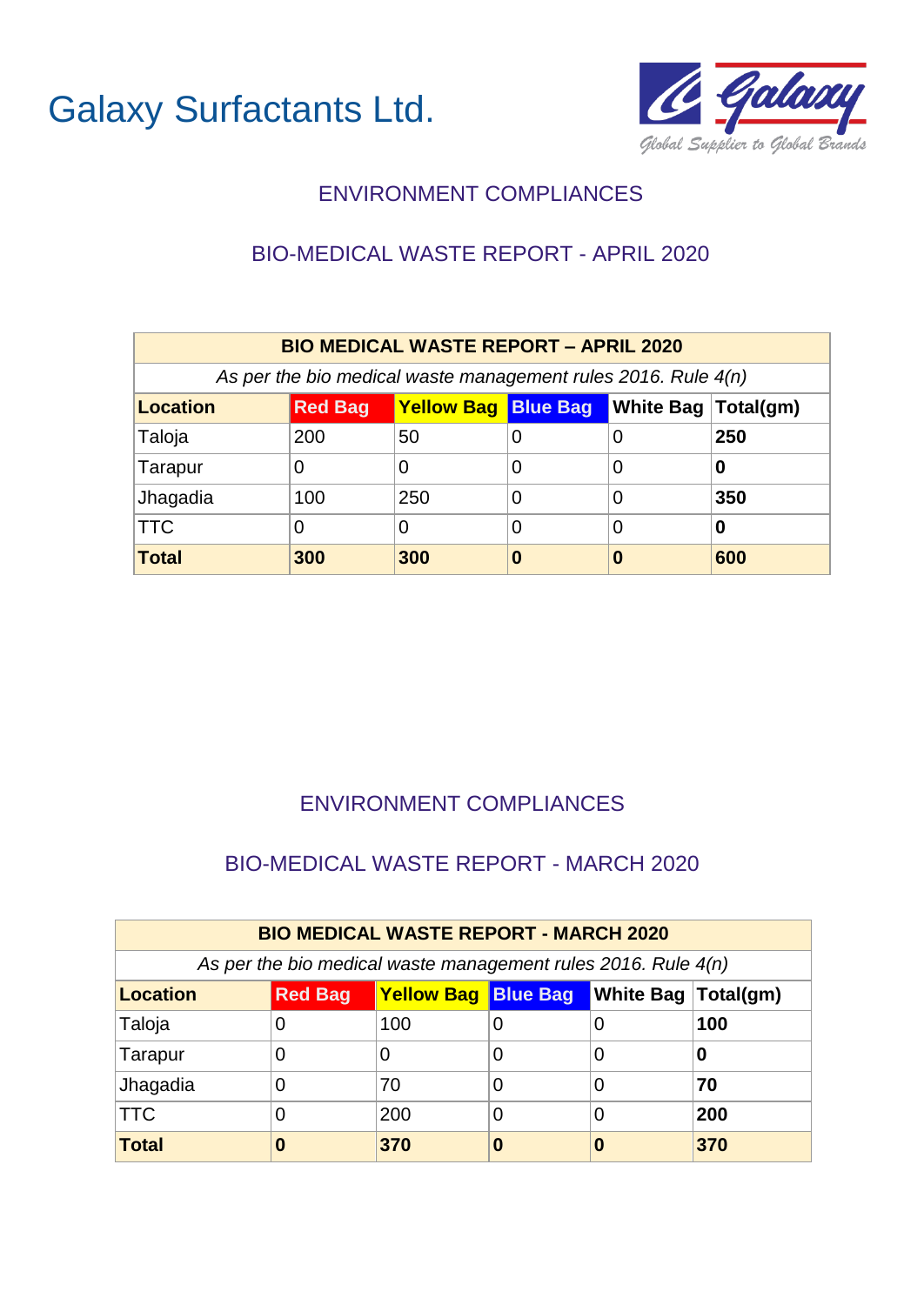

## ENVIRONMENT COMPLIANCES

## BIO-MEDICAL WASTE REPORT - FEBRUARY 2020

| <b>BIO MEDICAL WASTE REPORT - FEBRUARY 2020</b>                 |                                                                  |     |             |   |      |  |  |  |  |
|-----------------------------------------------------------------|------------------------------------------------------------------|-----|-------------|---|------|--|--|--|--|
| As per the bio medical waste management rules 2016. Rule $4(n)$ |                                                                  |     |             |   |      |  |  |  |  |
| <b>Location</b>                                                 | <b>Yellow Bag Blue Bag White Bag Total(gm)</b><br><b>Red Bag</b> |     |             |   |      |  |  |  |  |
| Taloja                                                          | 150                                                              | 100 | 0           | 0 | 250  |  |  |  |  |
| Tarapur                                                         | 70                                                               | 200 | 110         | 0 | 380  |  |  |  |  |
| Jhagadia                                                        | 130                                                              | 250 | 0           | 0 | 380  |  |  |  |  |
| <b>TTC</b>                                                      | 0                                                                | 0   | 0<br>0<br>0 |   |      |  |  |  |  |
| <b>Total</b>                                                    | 350                                                              | 550 | 110         | 0 | 1010 |  |  |  |  |

#### ENVIRONMENT COMPLIANCES

#### BIO-MEDICAL WASTE REPORT - JANUARY 2020

| <b>BIO MEDICAL WASTE REPORT - JANUARY 2020</b>                  |                                                                  |      |  |   |      |  |  |  |  |
|-----------------------------------------------------------------|------------------------------------------------------------------|------|--|---|------|--|--|--|--|
| As per the bio medical waste management rules 2016. Rule $4(n)$ |                                                                  |      |  |   |      |  |  |  |  |
| <b>Location</b>                                                 | <b>Yellow Bag Blue Bag White Bag Total(gm)</b><br><b>Red Bag</b> |      |  |   |      |  |  |  |  |
| Taloja                                                          | 0                                                                | 150  |  | O | 150  |  |  |  |  |
| Tarapur                                                         | 0                                                                | 0    |  | 0 | 0    |  |  |  |  |
| Jhagadia                                                        | 0                                                                | 400  |  | 0 | 400  |  |  |  |  |
| <b>TTC</b>                                                      | 0                                                                | 900  |  | 0 | 900  |  |  |  |  |
| Total                                                           | 0                                                                | 1450 |  | 0 | 1450 |  |  |  |  |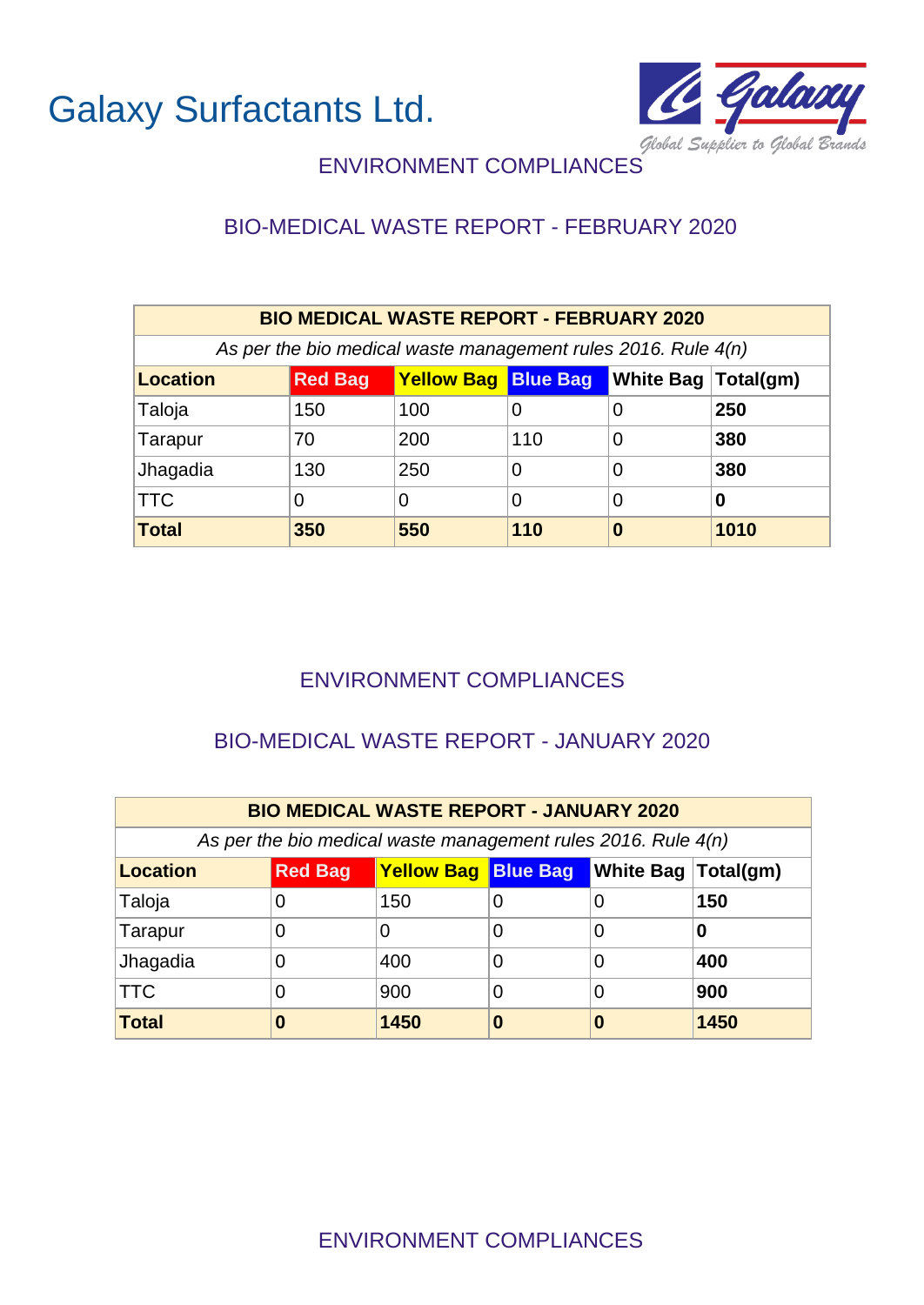



## BIO-MEDICAL WASTE REPORT - DECEMBER 2019

| <b>BIO MEDICAL WASTE REPORT - DECEMBER 2019</b>                 |                                                                  |      |     |    |      |  |  |  |  |
|-----------------------------------------------------------------|------------------------------------------------------------------|------|-----|----|------|--|--|--|--|
| As per the bio medical waste management rules 2016. Rule $4(n)$ |                                                                  |      |     |    |      |  |  |  |  |
| <b>Location</b>                                                 | <b>Yellow Bag Blue Bag White Bag Total(gm)</b><br><b>Red Bag</b> |      |     |    |      |  |  |  |  |
| Taloja                                                          | 0                                                                | 600  | 0   | 0  | 600  |  |  |  |  |
| Tarapur                                                         | 21                                                               | 200  | 200 | 20 | 441  |  |  |  |  |
| Jhagadia                                                        | 230                                                              | 180  | 0   | 0  | 410  |  |  |  |  |
| <b>TTC</b>                                                      | O                                                                | 200  | 0   | 0  | 200  |  |  |  |  |
| <b>Total</b>                                                    | 251                                                              | 1180 | 200 | 20 | 1651 |  |  |  |  |

## ENVIRONMENT COMPLIANCES

#### BIO-MEDICAL WASTE REPORT - NOVEMBER 2019

| <b>BIO MEDICAL WASTE REPORT - NOVEMBER 2019</b> |                                                                               |                                                                 |    |                |         |  |  |  |  |
|-------------------------------------------------|-------------------------------------------------------------------------------|-----------------------------------------------------------------|----|----------------|---------|--|--|--|--|
|                                                 |                                                                               | As per the bio medical waste management rules 2016. Rule $4(n)$ |    |                |         |  |  |  |  |
| Location                                        | <b>Yellow Bag Blue Bag</b><br><b>N</b> hite Bag   Total(gm)<br><b>Red Bag</b> |                                                                 |    |                |         |  |  |  |  |
| Taloja                                          | 100                                                                           | 300                                                             | 0  | 0              | 400     |  |  |  |  |
| Tarapur                                         | 256                                                                           | 260                                                             | 22 | $\overline{0}$ | 538     |  |  |  |  |
| Jhagadia                                        | 380                                                                           | 690                                                             | 0  | 0              | 1070    |  |  |  |  |
| <b>TTC</b>                                      | 1.54                                                                          | 0                                                               | 0  | 0              | 1.54    |  |  |  |  |
| Total                                           | 737.54                                                                        | 1250                                                            | 22 | 0              | 2009.54 |  |  |  |  |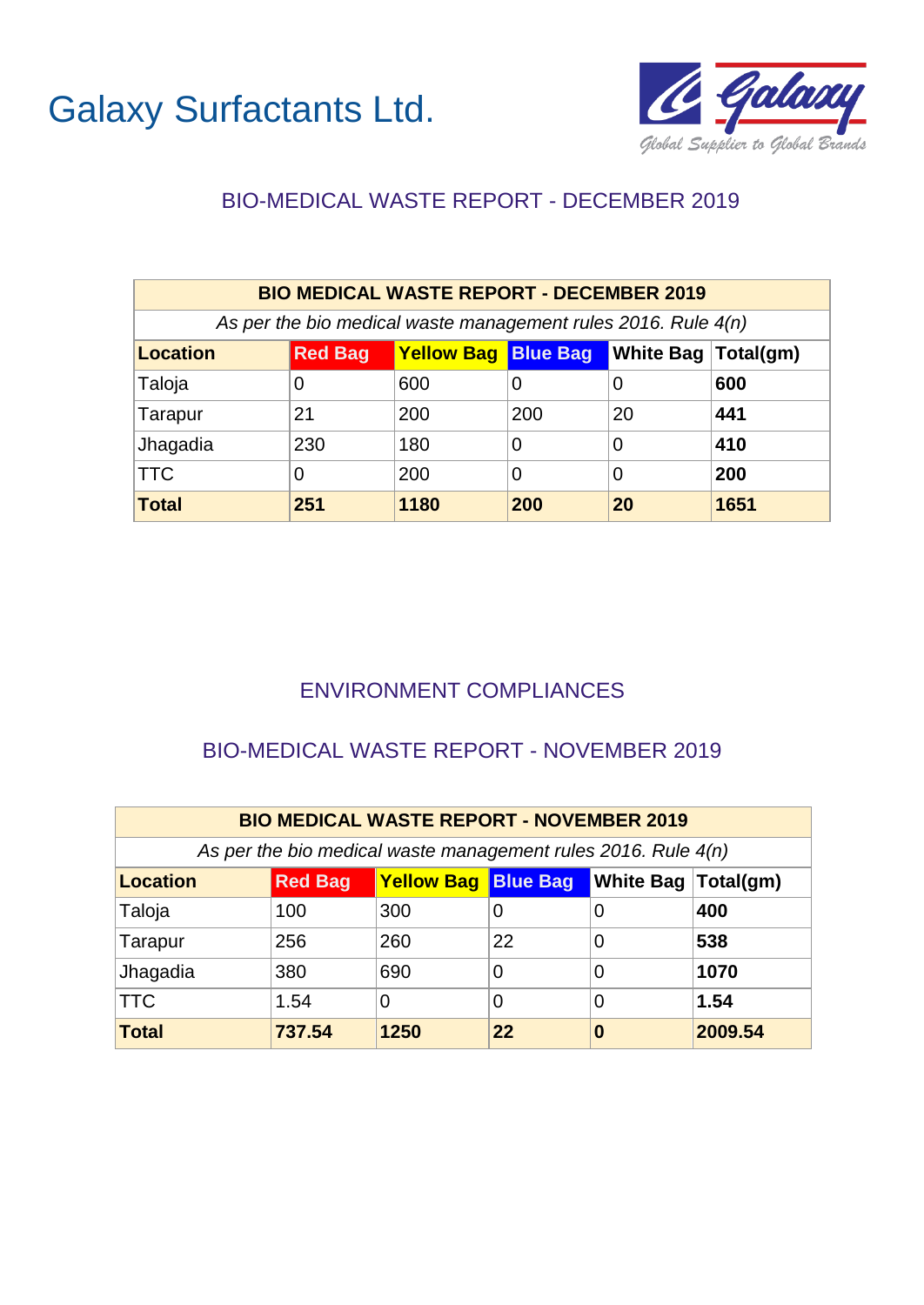

## ENVIRONMENT COMPLIANCES

## BIO-MEDICAL WASTE REPORT - OCTOBER 2019

| <b>BIO MEDICAL WASTE REPORT - OCTOBER 2019</b>                                  |     |      |     |   |      |  |  |  |  |
|---------------------------------------------------------------------------------|-----|------|-----|---|------|--|--|--|--|
| As per the bio medical waste management rules 2016. Rule $4(n)$                 |     |      |     |   |      |  |  |  |  |
| Yellow Bag Blue Bag White Bag<br><b>Location</b><br><b>Red Bag</b><br>Total(gm) |     |      |     |   |      |  |  |  |  |
| Taloja                                                                          | 100 | 1850 | 150 | 0 | 2100 |  |  |  |  |
| Tarapur                                                                         | 100 | 0    | 0   | 0 | 100  |  |  |  |  |
| Jhagadia                                                                        | 220 | 180  | 0   | 0 | 400  |  |  |  |  |
| <b>TTC</b>                                                                      | 0   | 500  | 0   | 0 | 500  |  |  |  |  |
| <b>Total</b>                                                                    | 420 | 2530 | 150 | 0 | 3100 |  |  |  |  |

## ENVIRONMENT COMPLIANCES

## BIO-MEDICAL WASTE REPORT - SEPTEMBER 2019

| <b>BIO MEDICAL WASTE REPORT - SEPTEMBER 2019</b> |                                                                  |      |   |   |      |  |  |  |  |
|--------------------------------------------------|------------------------------------------------------------------|------|---|---|------|--|--|--|--|
|                                                  | As per the bio medical waste management rules 2016. Rule $4(n)$  |      |   |   |      |  |  |  |  |
| Location                                         | <b>Yellow Bag Blue Bag White Bag Total(gm)</b><br><b>Red Bag</b> |      |   |   |      |  |  |  |  |
| Taloja                                           | 50                                                               | 2150 | 0 | O | 2200 |  |  |  |  |
| Tarapur                                          | 100                                                              | 100  |   | 0 | 200  |  |  |  |  |
| Jhagadia                                         | 240                                                              | 220  | 0 | 0 | 460  |  |  |  |  |
| <b>TTC</b>                                       | 0                                                                | 100  |   | 0 | 100  |  |  |  |  |
| Total                                            | 390                                                              | 2570 | O | O | 2960 |  |  |  |  |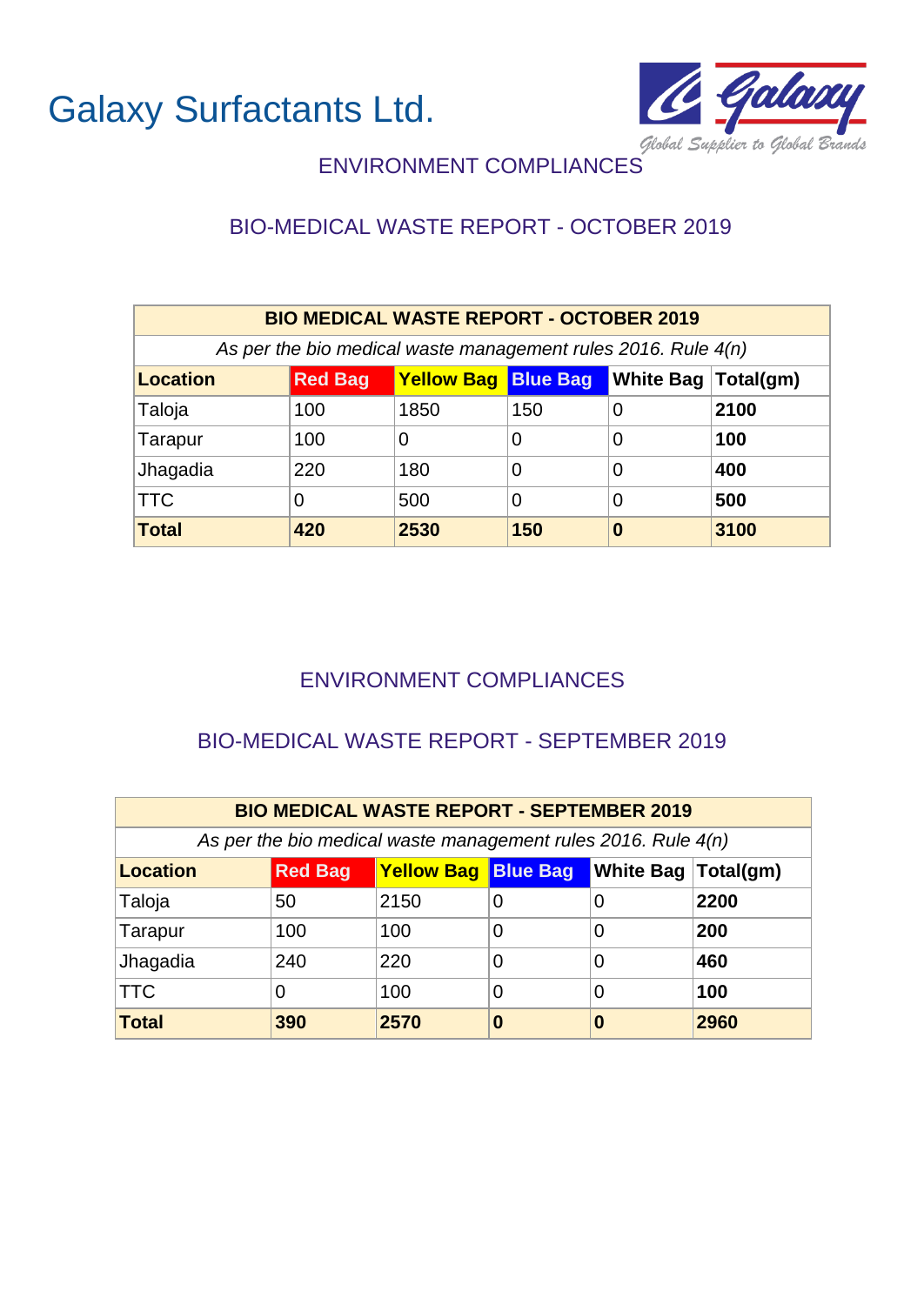

# ENVIRONMENT COMPLIANCES

# BIO-MEDICAL WASTE REPORT - AUGUST 2019

| <b>BIO MEDICAL WASTE REPORT - AUGUST 2019</b>                                            |     |                                                                 |    |          |      |  |  |  |  |
|------------------------------------------------------------------------------------------|-----|-----------------------------------------------------------------|----|----------|------|--|--|--|--|
|                                                                                          |     | As per the bio medical waste management rules 2016. Rule $4(n)$ |    |          |      |  |  |  |  |
| <b>Yellow Bag Blue Bag</b><br>White Bag   Total(gm)<br><b>Red Bag</b><br><b>Location</b> |     |                                                                 |    |          |      |  |  |  |  |
| Taloja                                                                                   | 150 | 300                                                             | 0  | 0        | 450  |  |  |  |  |
| Tarapur                                                                                  | 180 | 30                                                              | 15 | 0        | 225  |  |  |  |  |
| Jhagadia                                                                                 | 30  | 320                                                             | 0  | 0        | 350  |  |  |  |  |
| <b>TTC</b>                                                                               |     | 500                                                             | 0  | 0        | 500  |  |  |  |  |
| <b>Total</b>                                                                             | 360 | 1150                                                            | 15 | $\bf{0}$ | 1525 |  |  |  |  |

## ENVIRONMENT COMPLIANCES

## BIO-MEDICAL WASTE REPORT - JULY 2019

| <b>BIO MEDICAL WASTE REPORT - JULY 2019</b> |                                                                       |                                                                 |   |   |      |  |  |  |  |
|---------------------------------------------|-----------------------------------------------------------------------|-----------------------------------------------------------------|---|---|------|--|--|--|--|
|                                             |                                                                       | As per the bio medical waste management rules 2016. Rule $4(n)$ |   |   |      |  |  |  |  |
| Location                                    | <b>Yellow Bag Blue Bag</b><br>White Bag   Total(gm)<br><b>Red Bag</b> |                                                                 |   |   |      |  |  |  |  |
| Taloja                                      | 0                                                                     | 1650                                                            | 0 | 0 | 1650 |  |  |  |  |
| Tarapur                                     | 95                                                                    | 120                                                             | 0 | 0 | 215  |  |  |  |  |
| Jhagadia                                    | 60                                                                    | 210                                                             | 0 | 0 | 270  |  |  |  |  |
| <b>TTC</b>                                  | O                                                                     | 1175                                                            | 0 | 0 | 1175 |  |  |  |  |
| Total                                       | 155                                                                   | 3155                                                            | 0 | 0 | 3310 |  |  |  |  |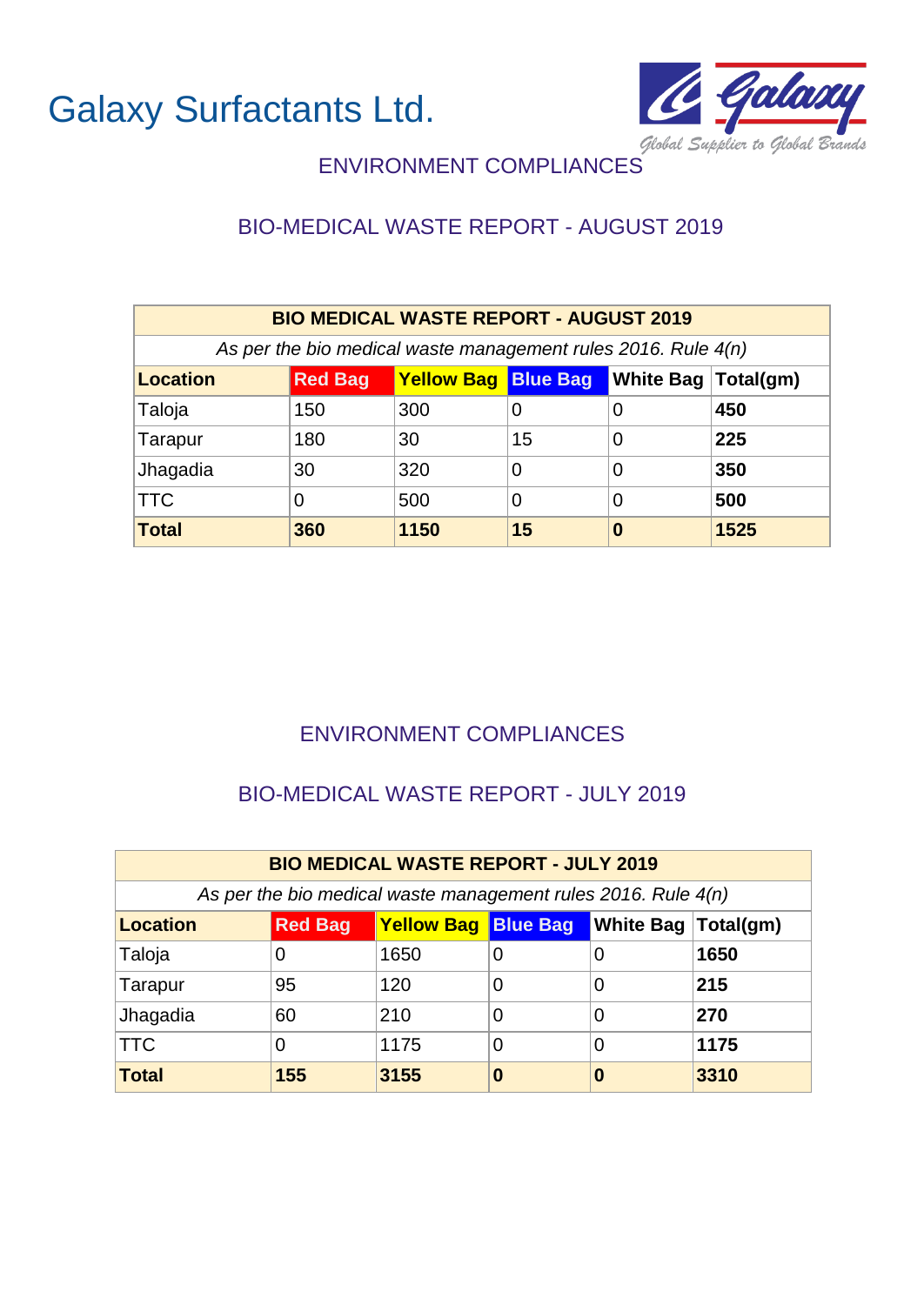



## BIO-MEDICAL WASTE REPORT - JUNE 2019

| <b>BIO MEDICAL WASTE REPORT - JUNE 2019</b>                   |                |                                                |     |    |      |  |
|---------------------------------------------------------------|----------------|------------------------------------------------|-----|----|------|--|
| As per the bio medical waste management rules 2016. Rule 4(n) |                |                                                |     |    |      |  |
| <b>Location</b>                                               | <b>Red Bag</b> | <b>Yellow Bag Blue Bag White Bag Total(gm)</b> |     |    |      |  |
| Taloja                                                        | 0              | 600                                            | 50  | 0  | 650  |  |
| Tarapur                                                       | 240            | 110                                            | 70  | 63 | 483  |  |
| Jhagadia                                                      | 150            | 300                                            | 0   | 10 | 460  |  |
| $ \mathsf{TTC} $                                              | 0              | 0                                              | 0   | 0  | 0    |  |
| Total                                                         | 390            | 1010                                           | 120 | 73 | 1593 |  |

## ENVIRONMENT COMPLIANCES

#### BIO-MEDICAL WASTE REPORT - MAY 2019

| <b>BIO MEDICAL WASTE REPORT - MAY 2019</b>                    |                |                                                |   |   |      |
|---------------------------------------------------------------|----------------|------------------------------------------------|---|---|------|
| As per the bio medical waste management rules 2016. Rule 4(n) |                |                                                |   |   |      |
| <b>Location</b>                                               | <b>Red Bag</b> | <b>Yellow Bag Blue Bag White Bag Total(gm)</b> |   |   |      |
| Taloja                                                        |                | 350                                            | 0 | 0 | 350  |
| Tarapur                                                       | 20             | 60                                             | 0 | 0 | 80   |
| Jhagadia                                                      | 50             | 180                                            | 0 | 0 | 230  |
| <b>TTC</b>                                                    |                | 1150                                           | 0 | 0 | 1150 |
| <b>Total</b>                                                  | 70             | 1740                                           | 0 | 0 | 1810 |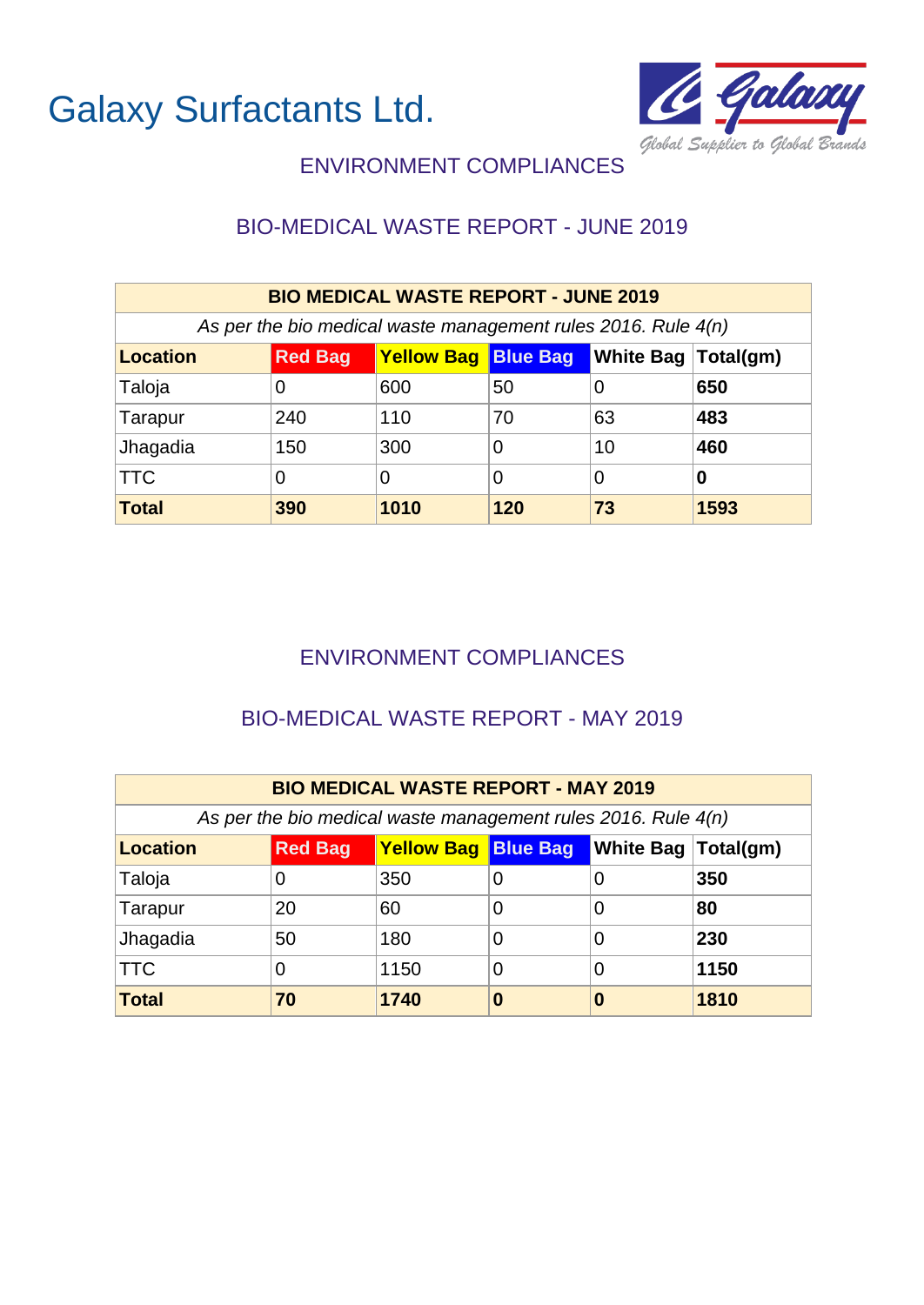

## BIO-MEDICAL WASTE REPORT - APRIL 2019

| <b>BIO MEDICAL WASTE REPORT - APRIL 2019</b>                    |                |                            |     |                            |     |  |
|-----------------------------------------------------------------|----------------|----------------------------|-----|----------------------------|-----|--|
| As per the bio medical waste management rules 2016. Rule $4(n)$ |                |                            |     |                            |     |  |
| Location                                                        | <b>Red Bag</b> | <b>Yellow Bag Blue Bag</b> |     | <b>White Bag Total(gm)</b> |     |  |
| Taloja                                                          | 0              | 500                        | 100 | 0                          | 600 |  |
| Tarapur                                                         | 104            | 60                         | 0   | 0                          | 164 |  |
| Jhagadia                                                        | 10             | 105                        | 0   | 0                          | 115 |  |
| <b>TTC</b>                                                      | O              | 0                          | 0   | 0                          | O   |  |
| Total                                                           | 114            | 665                        | 100 | 0                          | 879 |  |

## ENVIRONMENT COMPLIANCES

## BIO-MEDICAL WASTE REPORT - MARCH 2019

| <b>BIO MEDICAL WASTE REPORT - MARCH 2019</b>                    |                |                                         |   |   |     |  |
|-----------------------------------------------------------------|----------------|-----------------------------------------|---|---|-----|--|
| As per the bio medical waste management rules 2016. Rule $4(n)$ |                |                                         |   |   |     |  |
| <b>Location</b>                                                 | <b>Red Bag</b> | Yellow Bag Blue Bag White Bag Total(gm) |   |   |     |  |
| Taloja                                                          | 0              | 100                                     | O |   | 100 |  |
| Tarapur                                                         | 0              | 0                                       | O |   |     |  |
| Jhagadia                                                        | 150            | 250                                     | 0 | O | 400 |  |
| <b>TTC</b>                                                      | 0              | 100                                     | 0 |   | 100 |  |
| <b>Total</b>                                                    | 150            | 450                                     | 0 | O | 600 |  |